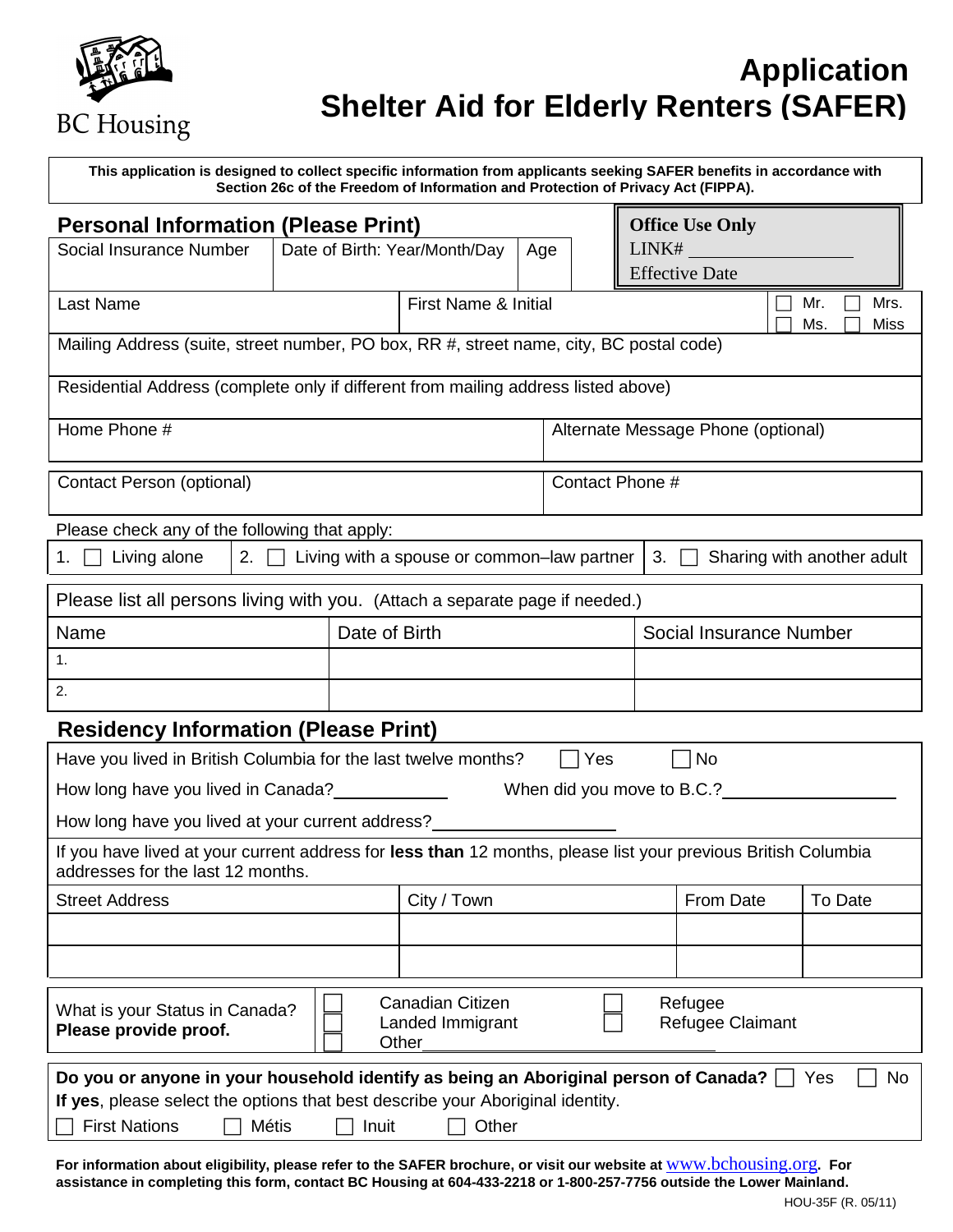## **Rent Information**

|                                                     | Your current monthly rent: \$                            |            |                                          | (Do not include hydro, cable or parking in rent amount.)                                                                                                                                                                       |
|-----------------------------------------------------|----------------------------------------------------------|------------|------------------------------------------|--------------------------------------------------------------------------------------------------------------------------------------------------------------------------------------------------------------------------------|
|                                                     | Is your monthly charge subsidized?                       | Yes        | No                                       |                                                                                                                                                                                                                                |
|                                                     | Does your rent include heat?                             | Yes        | No                                       |                                                                                                                                                                                                                                |
| I live in:                                          | Please check any of the following, if they apply to you: |            |                                          |                                                                                                                                                                                                                                |
|                                                     | Room and Board                                           |            | Total Monthly Charge \$                  |                                                                                                                                                                                                                                |
|                                                     | Residential / Long Term Care                             |            | Total Monthly Charge \$<br>Daily Rate \$ |                                                                                                                                                                                                                                |
|                                                     | Supported or Assisted Living                             |            | Total Monthly Charge \$                  |                                                                                                                                                                                                                                |
|                                                     | <b>Housing Co-operative</b>                              |            |                                          |                                                                                                                                                                                                                                |
|                                                     | Trailer or mobile home<br>Do you pay pad rental?         | Own<br>Yes | Rent<br>  No                             | Rent Amount \$<br>Pad Rent Amount \$                                                                                                                                                                                           |
| Please print your Landlord's name and phone number. |                                                          |            |                                          |                                                                                                                                                                                                                                |
|                                                     |                                                          |            |                                          | Phone: the contract of the contract of the contract of the contract of the contract of the contract of the contract of the contract of the contract of the contract of the contract of the contract of the contract of the con |
|                                                     |                                                          |            |                                          |                                                                                                                                                                                                                                |

## **Income Information**

|            | Please list all <b>current</b> sources of income, including income from non-taxable sources. Income includes, but is<br>not limited to:      |           |                                                 |                                       |
|------------|----------------------------------------------------------------------------------------------------------------------------------------------|-----------|-------------------------------------------------|---------------------------------------|
|            | Old Age Security (OAS)                                                                                                                       |           | Foreign Pensions declared on tax return         |                                       |
|            | Guaranteed Income Supplement (GIS)                                                                                                           |           | Spousal Support / Alimony                       |                                       |
|            | Canada Pension Plan (CPP)                                                                                                                    |           | Self Employment or Business Income              |                                       |
|            | Employment                                                                                                                                   |           | Interest Income or Dividends                    |                                       |
|            | <b>Employment Insurance</b>                                                                                                                  | $\bullet$ | Rental Income (attach schedule from tax return) |                                       |
|            | Company Pension Plan (e.g. Superannuation)                                                                                                   | $\bullet$ | Disability Pension from Veterans Affairs Canada |                                       |
|            | Personal Pension Plan Benefits (RRSP, RRIF)                                                                                                  | $\bullet$ | Disabled Veterans Allowance (DVA)               |                                       |
|            | Foreign Pensions not declared on tax return                                                                                                  | $\bullet$ | War Veterans Allowance (WVA)                    |                                       |
|            | (in Canadian Funds)                                                                                                                          | $\bullet$ | Income Assistance                               |                                       |
|            |                                                                                                                                              |           |                                                 |                                       |
|            | All income including non-taxable sources must be declared.                                                                                   |           | <b>Applicant</b>                                | <b>Spouse</b>                         |
|            | <b>Income Source:</b> Include all income sources for both applicant and spouse.<br>Attach a separate page if required.                       |           | <b>Gross Monthly</b><br>Amount                  | <b>Gross Monthly</b><br><b>Amount</b> |
|            |                                                                                                                                              |           |                                                 |                                       |
|            |                                                                                                                                              |           |                                                 |                                       |
|            |                                                                                                                                              |           |                                                 |                                       |
|            |                                                                                                                                              |           |                                                 |                                       |
|            |                                                                                                                                              |           |                                                 |                                       |
| Allowance? | If you are receiving a Disability Pension from Veterans Affairs Canada, does it include an Attendant Care<br>If yes: Amount: \$<br>No<br>Yes |           |                                                 |                                       |

If you have retired in the last 12 months, please enter date of retirement: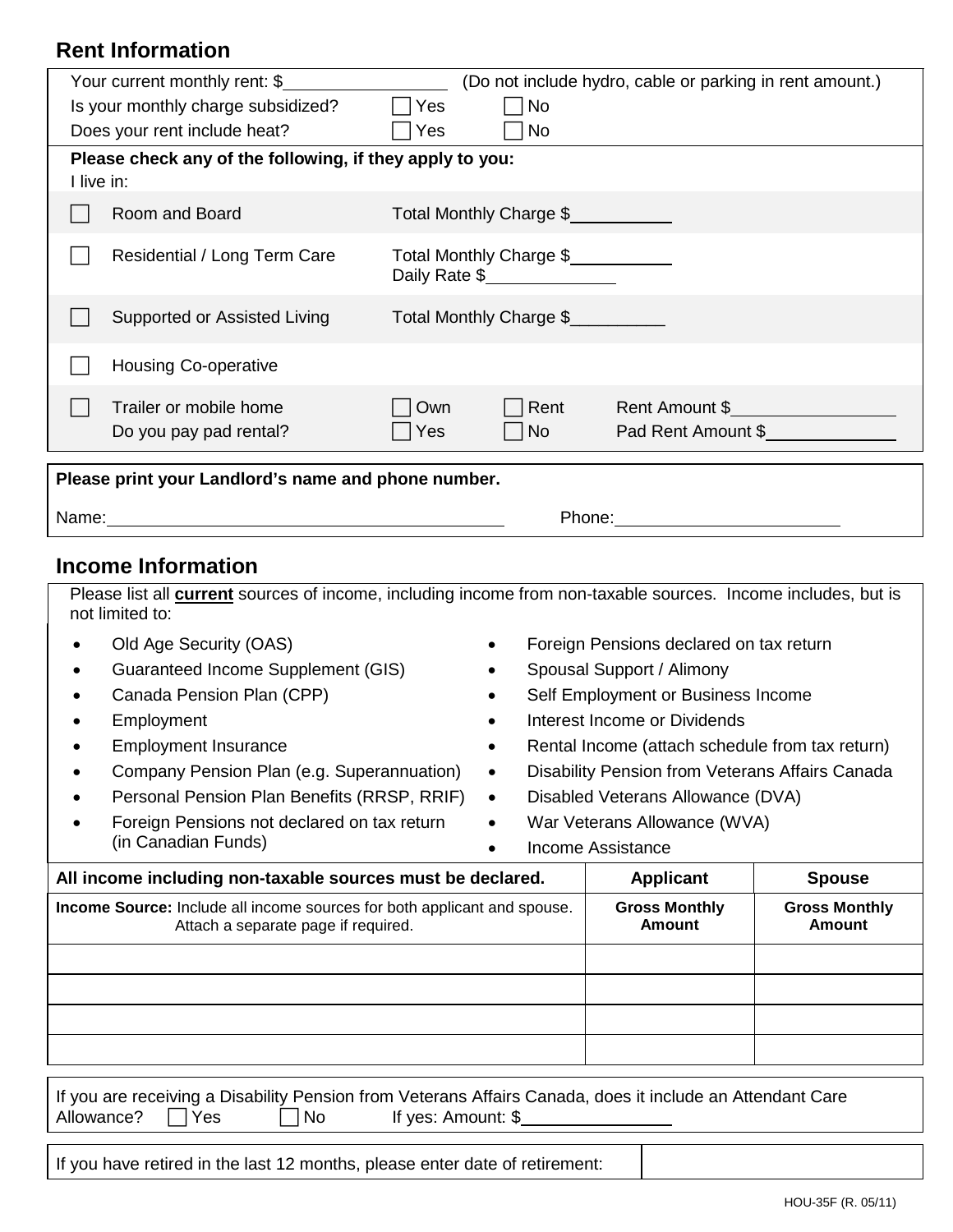## **Declaration**

#### **The information you give will be kept confidential.**

The *Freedom of Information and Protection of Privacy Act* covers the collection, use and disclosure of personal information in BC Housing's files. If you have questions about BC Housing's use of your information, please contact BC Housing, Director, Business Support Services, #1701 – 4555 Kingsway, Burnaby, BC, V5H 4V8. Phone: 604-433-2218 or 1-800-257-7756.

#### **1. I declare:**

- This is my/our application.
- All the information in it is true and complete to the best of my/our knowledge and belief.

#### **2. I/We permit:**

BC Housing to verify any of the information I/we have provided in this application in order to access my/our eligibility for SAFER.

#### **3. I/We hereby request and authorize:**

- Canada Revenue Agency (CRA)
- Human Resources Development Canada Income Security Programs
- Veterans Affairs Canada
- BC Ministry responsible for income assistance and
- Any other agency providing me/us with a source of income

to release to an authorized representative of BC Housing relevant documents and information on my/our net and gross income and any earned income, including:

- Income tax returns and
- Applications for Guaranteed Income Supplement, Spouse's Allowance

#### **4. I/We acknowledge and agree that:**

- BC Housing will audit some SAFER applications and subsidies may be adjusted if the audit reveals errors or omissions in any information.
- This consent is in effect for two taxation years prior to and including the year of signature, and each consecutive year that I/we continue to receive subsidy from the SAFER program.
- It is my/our responsibility to immediately inform BC Housing of any changes in my/our address, rent, income, marital status, family size, or people sharing my/our accommodation so that my/our subsidy can be adjusted accordingly.
- Failure to report these changes may result in an overpayment, which I/we may be required to repay.

| <b>Signature of Applicant</b>                 | <b>Date</b> |                                                             |
|-----------------------------------------------|-------------|-------------------------------------------------------------|
| <b>Signature of Spouse (if applicable)</b>    | <b>Date</b> |                                                             |
| Have you granted Power of Attorney to anyone? | Yes         | $\Box$ No<br>If Yes, please attach Power of Attorney papers |



#### **Please mail your application to: SAFER BC Housing #101 – 4555 Kingsway, Burnaby, BC V5H 4V8**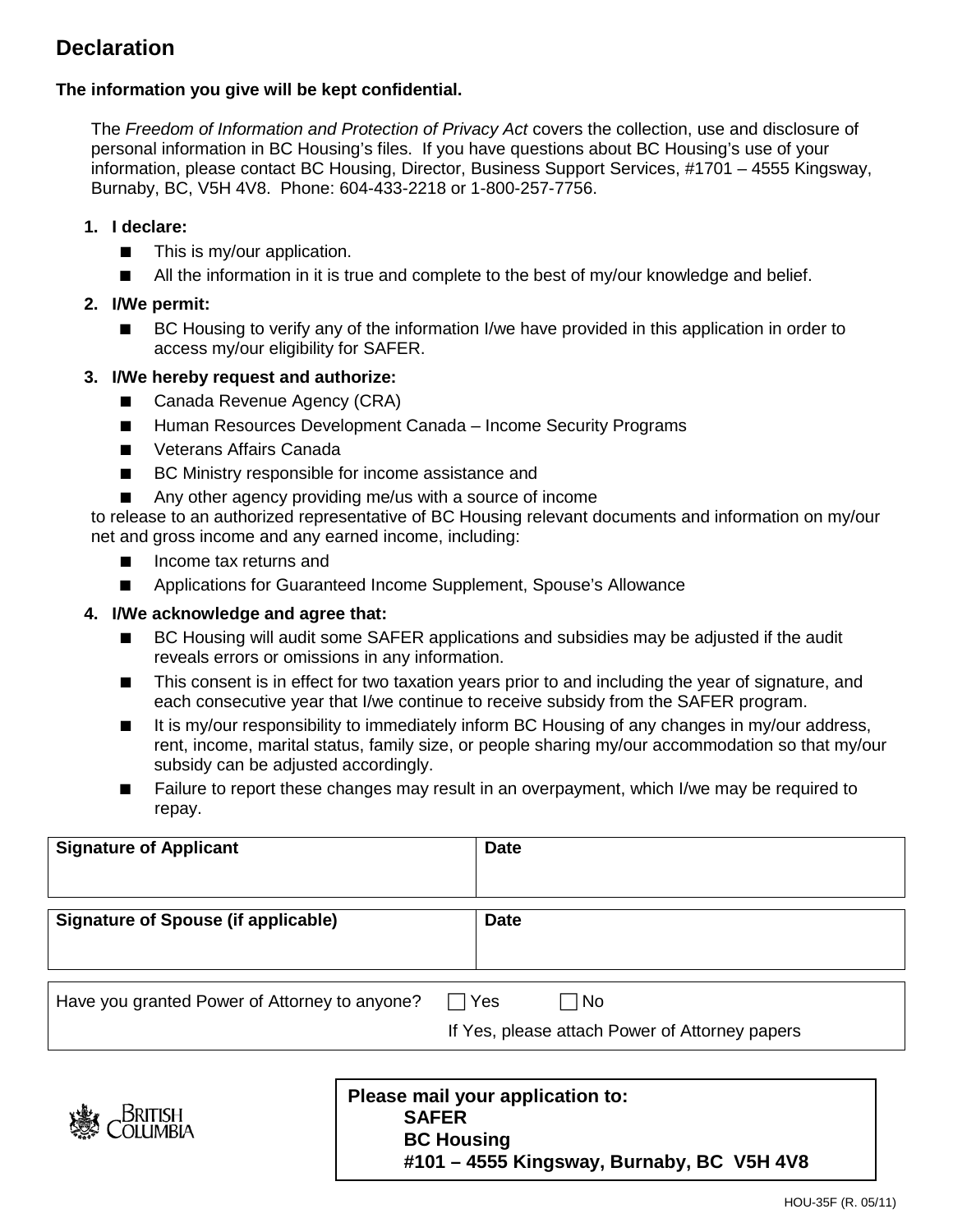## **Application Checklist**

Before sending in your application, please review the following checklist to ensure that all required information is included to assist with timely processing of your application.

|                                                  | Applicants (or their spouse) who are age 60 to 64:<br>Please attach copies of ALL of the following documents:                                                                                                                                                                                                                                                                                       |
|--------------------------------------------------|-----------------------------------------------------------------------------------------------------------------------------------------------------------------------------------------------------------------------------------------------------------------------------------------------------------------------------------------------------------------------------------------------------|
| <b>Proof of Income</b>                           | Income Tax Notice of Assessment AND detailed Income Tax return and<br>Proof of CURRENT gross monthly income, from all sources (copies of cheques,<br>cheque stubs, bank statement showing direct deposit, T-slips or other income<br>statement).<br>If you (or your spouse) have income from self employment or business income,<br>attach Statement of Income and Expenses from Income Tax return. |
| <b>Proof of Age</b>                              | Birth or Baptismal Certificate, Driver's License, or Passport.                                                                                                                                                                                                                                                                                                                                      |
| <b>Proof of Rent</b>                             | Current Rent Receipt, copy of recent Rent Increase Notice, or copy of your Lease<br>or Tenancy Agreement.                                                                                                                                                                                                                                                                                           |
|                                                  | If you are unable to provide ONE of the above as proof of rent, please have your Landlord, Building Manager or<br>Building Owner complete the Landlord Declaration section below.                                                                                                                                                                                                                   |
| <b>Bank Information</b>                          | Blank cheque marked "VOID" for direct deposit or, have your bank provide you with<br>a Preauthorized Debit Form.                                                                                                                                                                                                                                                                                    |
|                                                  |                                                                                                                                                                                                                                                                                                                                                                                                     |
|                                                  | Applicants (or their spouse) who are age 65 or over:                                                                                                                                                                                                                                                                                                                                                |
|                                                  | Please attach copies of ALL of the following documents:                                                                                                                                                                                                                                                                                                                                             |
| <b>Proof of Rent</b>                             | Current Rent Receipt, copy of recent Rent Increase Notice, or copy of your Lease<br>or Tenancy Agreement.                                                                                                                                                                                                                                                                                           |
|                                                  | If you are unable to provide ONE of the above, as proof of rent, please have your Landlord, Building Manager<br>or Building Owner complete the Landlord Declaration section below.                                                                                                                                                                                                                  |
| <b>Bank Information</b>                          | Blank cheque marked "VOID" for direct deposit or, have your bank provide you with<br>a Preauthorized Debit Form.                                                                                                                                                                                                                                                                                    |
| If this applies to you, please attach copies of: | If you are NOT receiving Guaranteed Income Supplement (GIS), the SAFER office will require Proof of Income.                                                                                                                                                                                                                                                                                         |
|                                                  | Income Tax Notice of Assessment AND detailed Income Tax return and                                                                                                                                                                                                                                                                                                                                  |
|                                                  | Proof of CURRENT gross monthly income, from all sources (copies of cheques,<br>cheque stubs, bank statement showing direct deposit, T-slips or other income<br>statement).                                                                                                                                                                                                                          |
|                                                  | If you (or your spouse) have income from self employment or business income,<br>attach Statement of Income and Expenses from Income Tax return.                                                                                                                                                                                                                                                     |
|                                                  |                                                                                                                                                                                                                                                                                                                                                                                                     |
| <b>Landlord Declaration</b>                      | I confirm the Rent (Room and Board) amount shown in the Rent Information section is correct as shown:                                                                                                                                                                                                                                                                                               |

Landlord / Building Manager Name (Print) (Signature) Phone #

## **Other Important Information**

**Signature:** Please **sign** the declaration on the reverse of this page. Unsigned applications will be returned for signature before they can be processed.

**Notification:** Once your application has been processed, notification will be sent by mail.

**Changes:** It is important that you notify the SAFER office if there is any change to your income, the number of people living with you, if you receive a rent increase or if you move.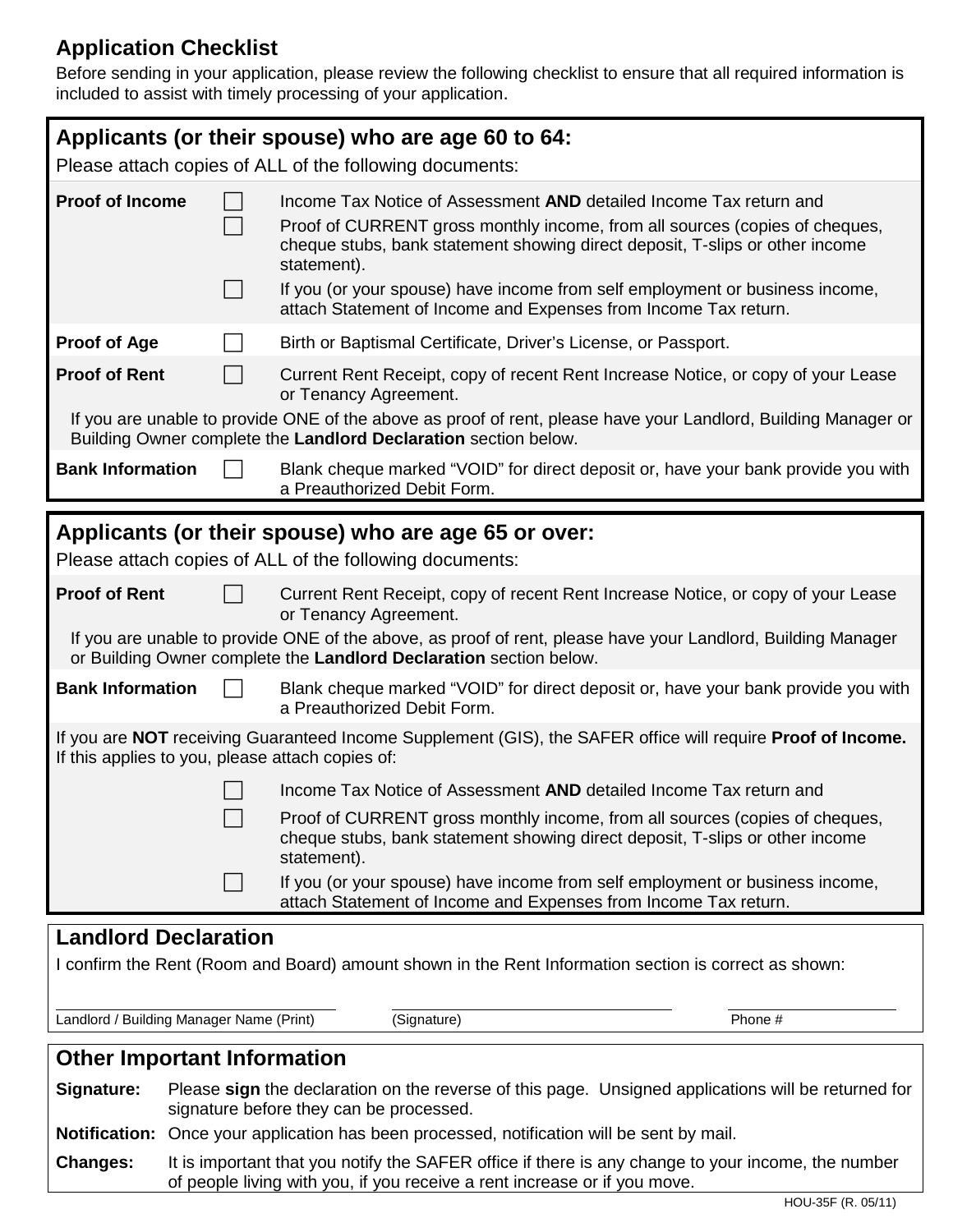## **SAFER Direct Deposit Request**

Please complete this form in order for your subsidy to be directly deposited into your bank account. Your monthly payment will then be deposited into your bank account on the last working day of each month.

Please attach a blank cheque with **"VOID"** written across the face of the cheque. The cheque will provide BC Housing with the required bank, transit and account numbers we need for processing automatic payments to your account.

If you do not have a chequing account then have your bank complete the information below:

|                       | The following information must be completed by your bank if you are not attaching a void cheque: |                       |
|-----------------------|--------------------------------------------------------------------------------------------------|-----------------------|
| <b>Transit Number</b> | <b>Bank Number</b>                                                                               | <b>Account Number</b> |
|                       |                                                                                                  |                       |
|                       |                                                                                                  |                       |

| <b>Bank's Stamp:</b> |  |  |
|----------------------|--|--|
|                      |  |  |
|                      |  |  |
|                      |  |  |
|                      |  |  |
|                      |  |  |

| Name of Applicant      | Social Insurance Number |
|------------------------|-------------------------|
| Signature of Applicant | Date                    |

|                                 | Please return to:<br><b>SAFER Department</b> |
|---------------------------------|----------------------------------------------|
| 灤<br><b>BRITISH</b><br>COLUMBIA | <b>BC Housing</b>                            |
|                                 | #101 - 4555 Kingsway, Burnaby, BC V5H 4V8    |

*All information supplied on these forms will be kept confidential.*